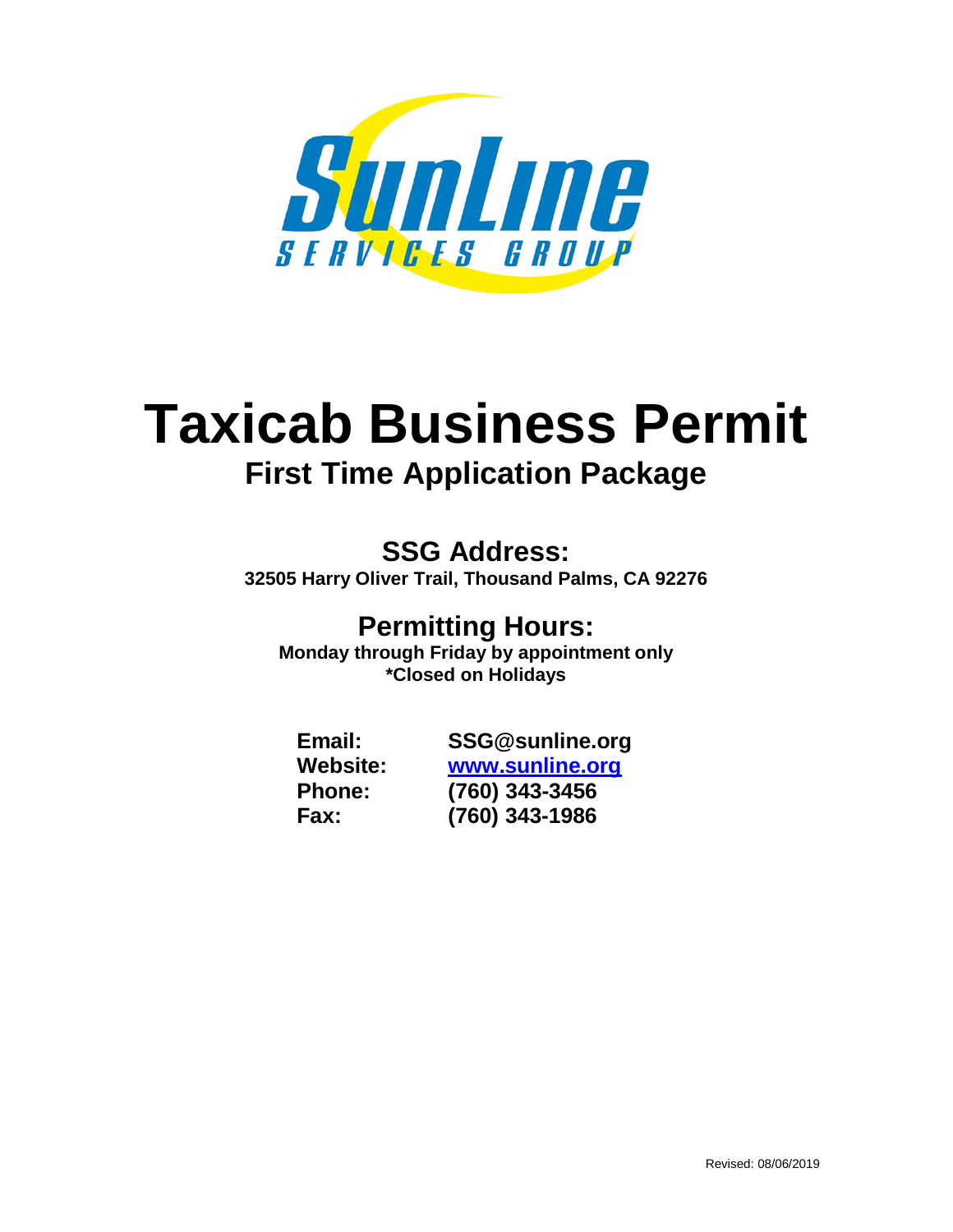#### **Introduction**

California Government Code Section 53075.5 requires local jurisdictions to regulate taxicabs. The cities of the Coachella Valley and Riverside County have delegated this regulatory function to the SunLine Services Group (SSG).

Before operating a taxicab service in SSG jurisdiction within the Coachella Valley, a taxicab Business must apply for and be issued (once approved) an SSG Taxicab Business Permit.

### **Basic Eligibility Requirements**

To be eligible for an SSG Taxicab Business Permit, a sole proprietor, partner, or corporate officer must:

- 1. Be at least 18 years of age.
- 2. Not be a registered sex offender pursuant to California Penal Code Section 290.
- 3. Not be on formal probation/parole or have received any conviction (or plea of guilty or nolo contendere) in any state for any of the following: murder; robbery; pandering; pimping; crimes related to the sale or transportation of controlled substances, including marijuana; crimes involving the use of a weapon; or any other offense involving moral turpitude or any crime that is substantially related to the qualifications, functions or responsibilities of a taxi owner.
- 4. Not have been convicted (or plea of guilty or nolo contendere) in any state for a felony within seven (7) years of application.
- 5. Not have been convicted within five (5) years of application (or plea of guilty or nolo contendere) in any state or any final administrative determination of a violation of any statute, ordinance, or regulation reasonably and rationally pertaining to the same or similar business operation which would have resulted in suspension or revocation of the Taxicab Business Permit under the SSG regulations.
- 6. Not have been held liable under any judgment, decision or determination by any public or regulatory agency for operating cabs without the requisite insurance after January 1, 1998; and are not subject to any unsatisfied court judgment arising from liability for operating cabs, including, but not limited to, collisions or operating without the requisite insurance, within 15 years from the date that the judgment was originally entered.
- 7. Not have falsified material information on any application for a Taxicab Business Permit.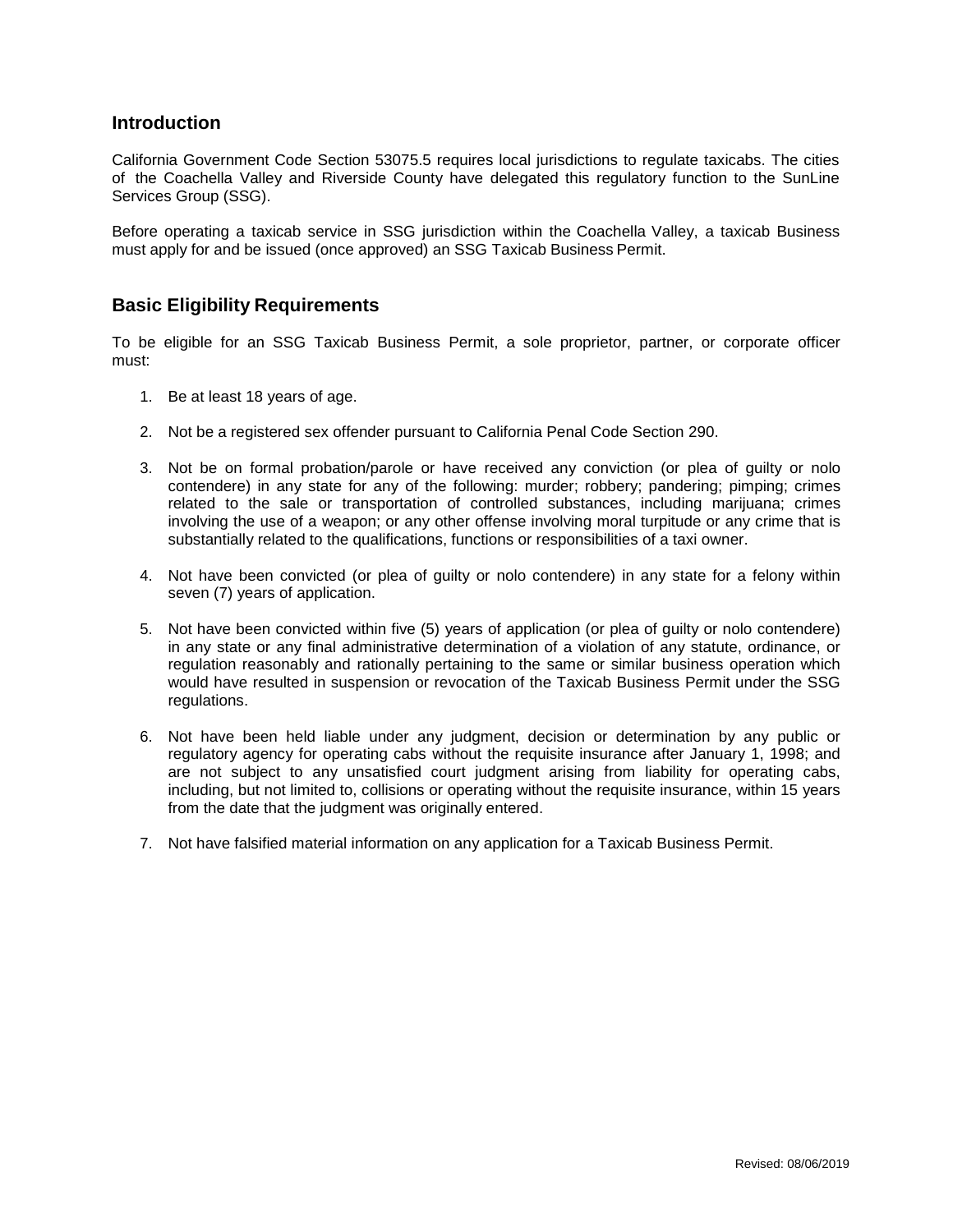This information serves as a guide. For further information refer to the SSG Taxi Ordinance, or contact SSG.

#### **Summary of Fees**

Application Fee - New \$1,000.00 Paid to SSG for administrative costs.

### **Steps to Obtaining an SSG Taxicab Business Permit**

#### *Step #1 ~ Complete an SSG Taxicab Business Permit Application Package.*

SSG will provide a Taxicab Business Permit Application Package. This package consists of an application form and a list of additional required documents and policies.

Businesses with more than three partners or corporate officers should list only the top three officers on their application. The remaining partners/officers should be listed as an attachment.

### **Important Note: Applicants must ensure that all policies submitted to SSG comply with any applicable local, state, or federal laws. Applicants are encouraged to consult their legal counsel when developing their policies.**

#### **Step #2 ~ Obtain Check, Money Order or Cashier's Check**

All fees must be payable to SSG by check, money order or cashier's check: Payable to SunLine Services Group

#### *Step #3 ~ Fingerprinting*

First time applicants (owners, partners, or corporate officers) must submit "Live Scan" fingerprint results to SunLine Services Group.

#### *Step #4 ~ Submit Taxicab Business Permit Application Package to the SSG Office*

See location and office hours attachment.

Important: Taxicab Business Permit Applications are only accepted by appointment. All applicants are required to be present and produce either a valid driver's license or state issued photo identification.

Applicants are required to bring the following to their application appointment:

- Completed SSG Taxicab Business Permit Application package (with required attachments and policies).
- Check, Money order/cashier's check for the amount indicated under "Summary Fees" listed above (new) payable to "SunLine Services Group."
- Live Scan Fingerprint results. (New applicants only, unless otherwise required).
- Valid California Driver License or California ID Card.

#### **Important Note: SSG will not approve incomplete applications.**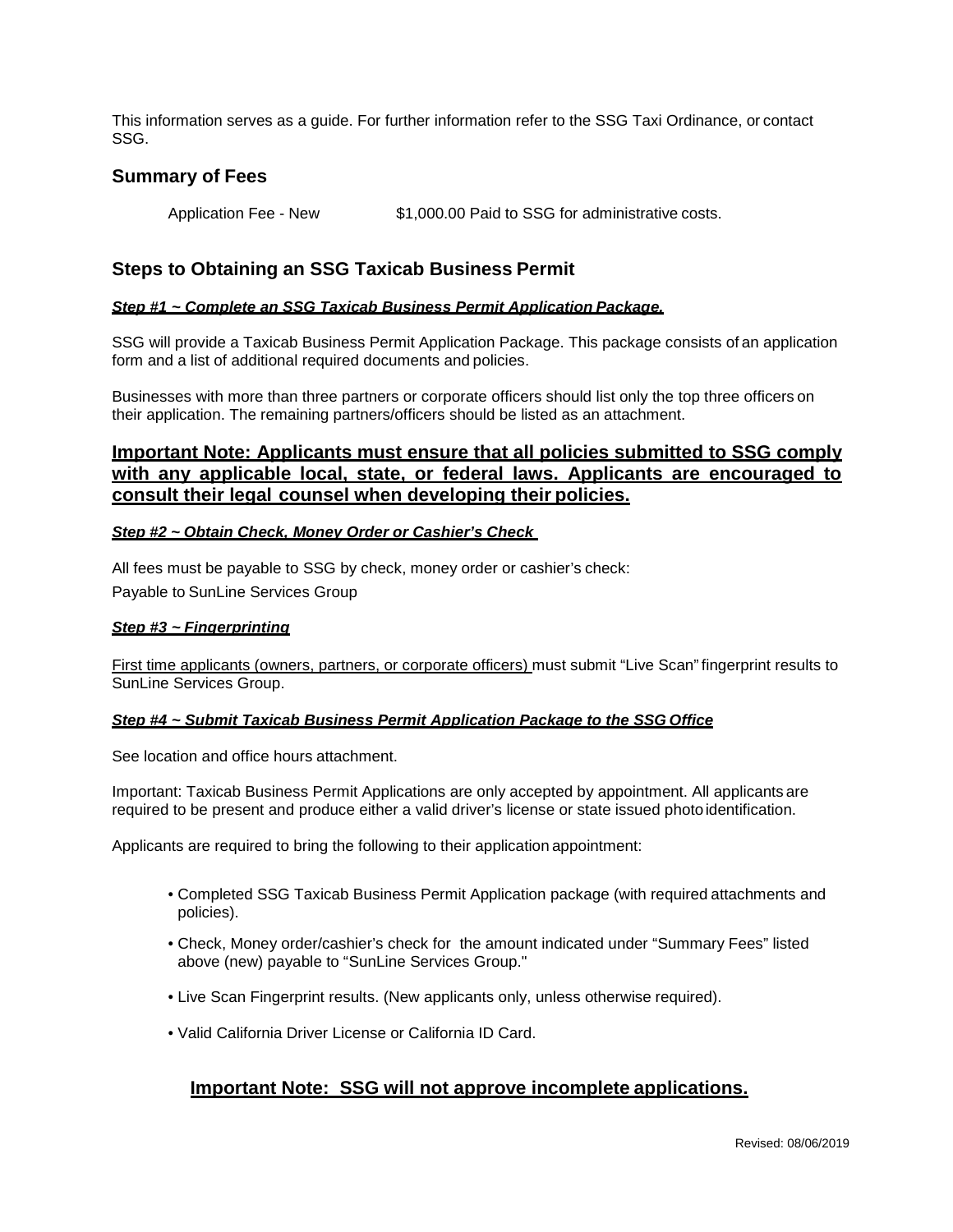### **Before Operating a Taxicab Business**

After receiving an SSG Taxicab Business Permit, the Business must complete the following before operating:

- 8. Obtain Vehicle Permits.
- 9. Ensure authorized and affiliated drivers have valid SSG Driver Permits.

### **Taxicab Driver Permits**

Before any taxicab can be permitted for operation, each authorized driver must obtain and have in their immediate possession, a valid SSG Taxicab Driver Permit showing the driver's affiliation with the permitted Business.

*Note: Utilization of non-SSG permitted drivers or drivers affiliated with another taxicab business, within SSG regulated jurisdiction, may result in fines and/or the suspension or revocation of the SSG Taxicab Business Permit.*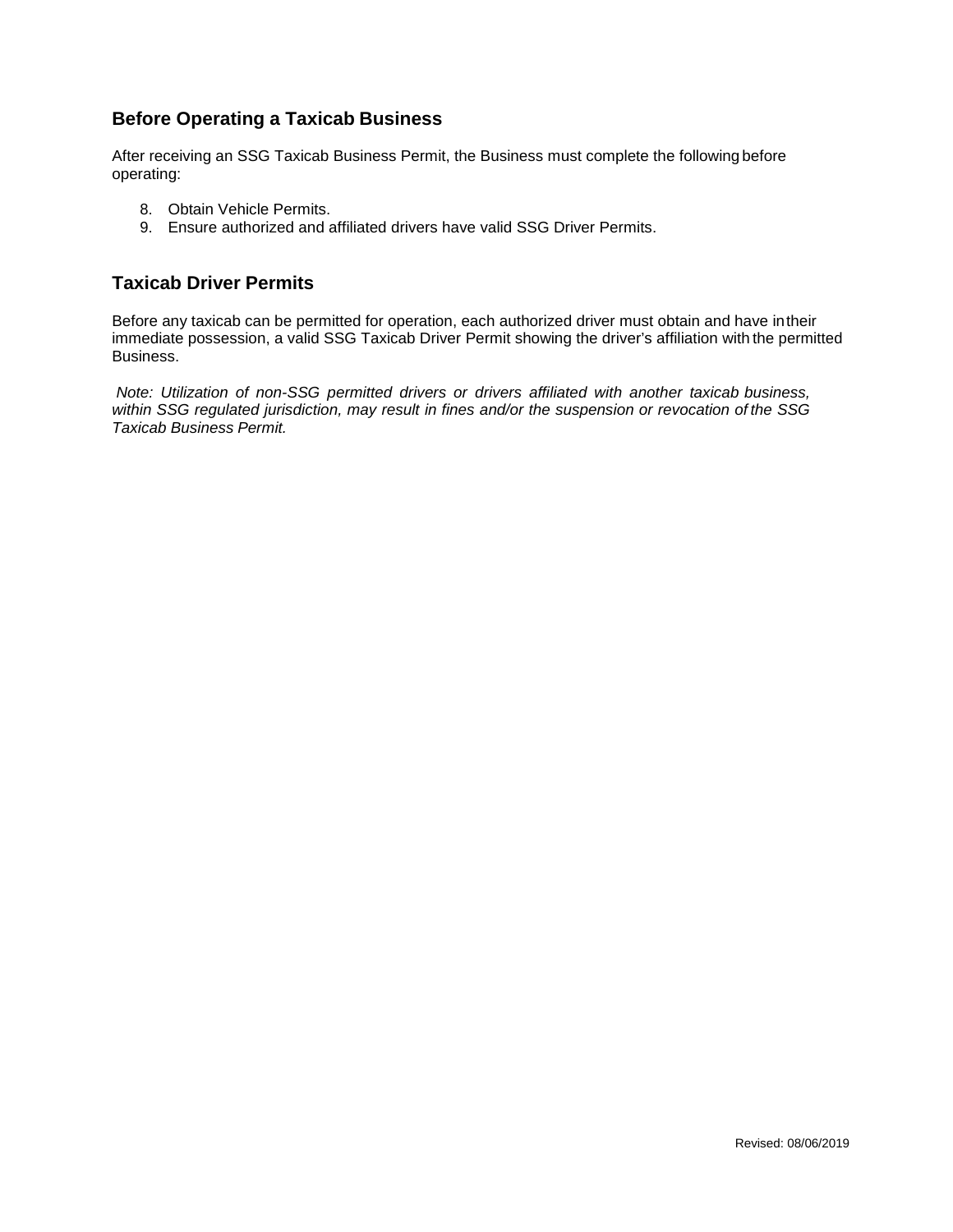# **Business Guidance**

This information can be used as a guideline on how to write your Business policy or programs effectively.

**Important Note: Applicants must ensure that all policies and programs that will be submitted to SSG comply with any applicable local, state, or federal laws. Applicants are encouraged to consult their legal counsel when developing their policies and programs.**

### **►Controlled Substance and Alcohol Testing Program**

Please describe and outline how your Business will comply with this requirement.

- 1. Provide a detailed description of the program or policy.
- 2. Who is in charge of this program or policy?

### **►Safety Education and Training Program**

Please describe and outline how your Business will comply with this requirement.

- 1. Provide a detailed description of the program.
- 2. Who is in charge of this program?

### **►Disabled Access Education and Training Program**

Please describe and outline how your Business will comply with this requirement.

- 1. Provide a detailed description of the program.
- 2. Who is in charge of this program?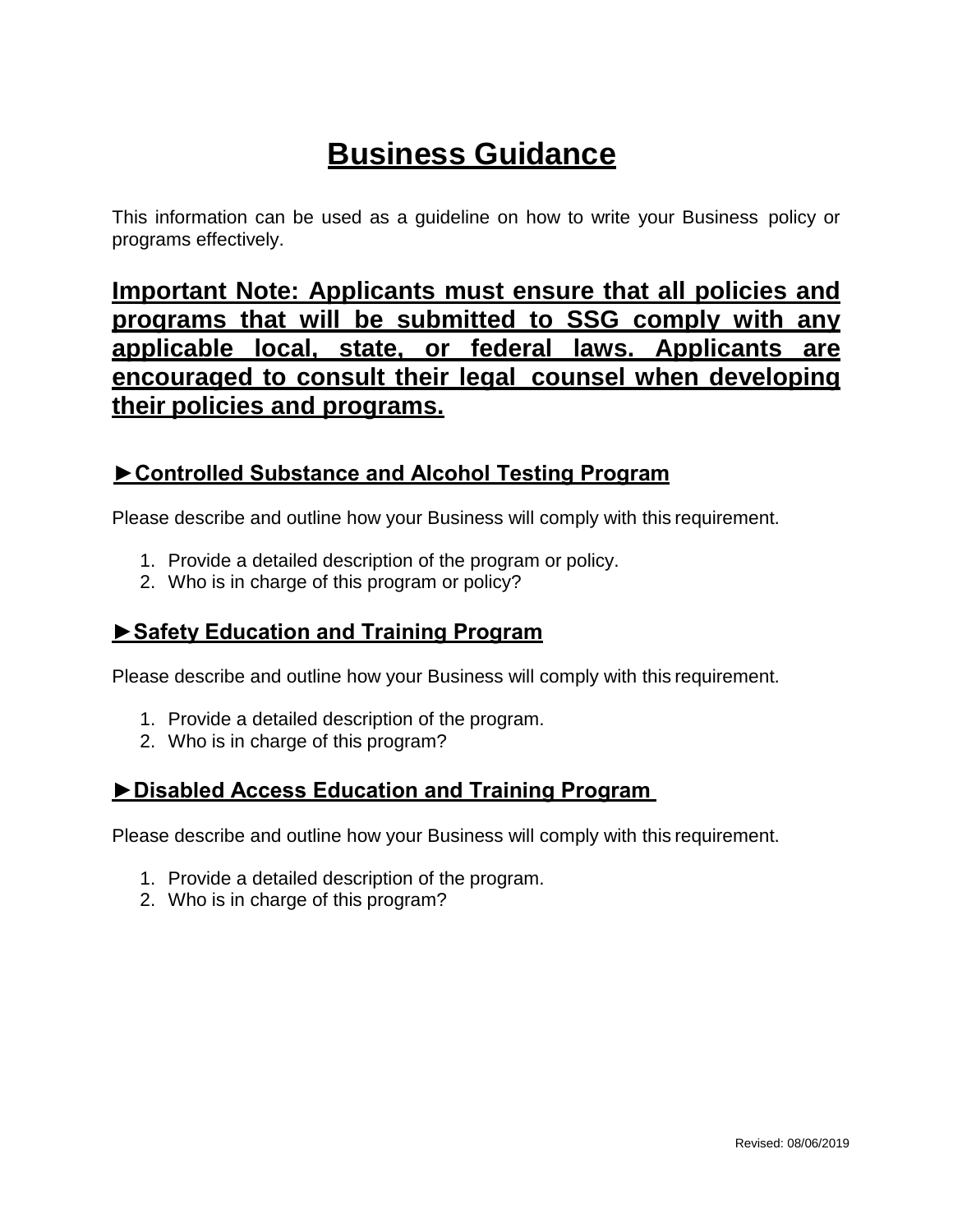*SunLine Services Group Office Location and Hours* 

### **32505 Harry Oliver Trail, Thousand Palms, CA 92276 Business Permit Application – by Appointment Only \*Closed on Holidays**

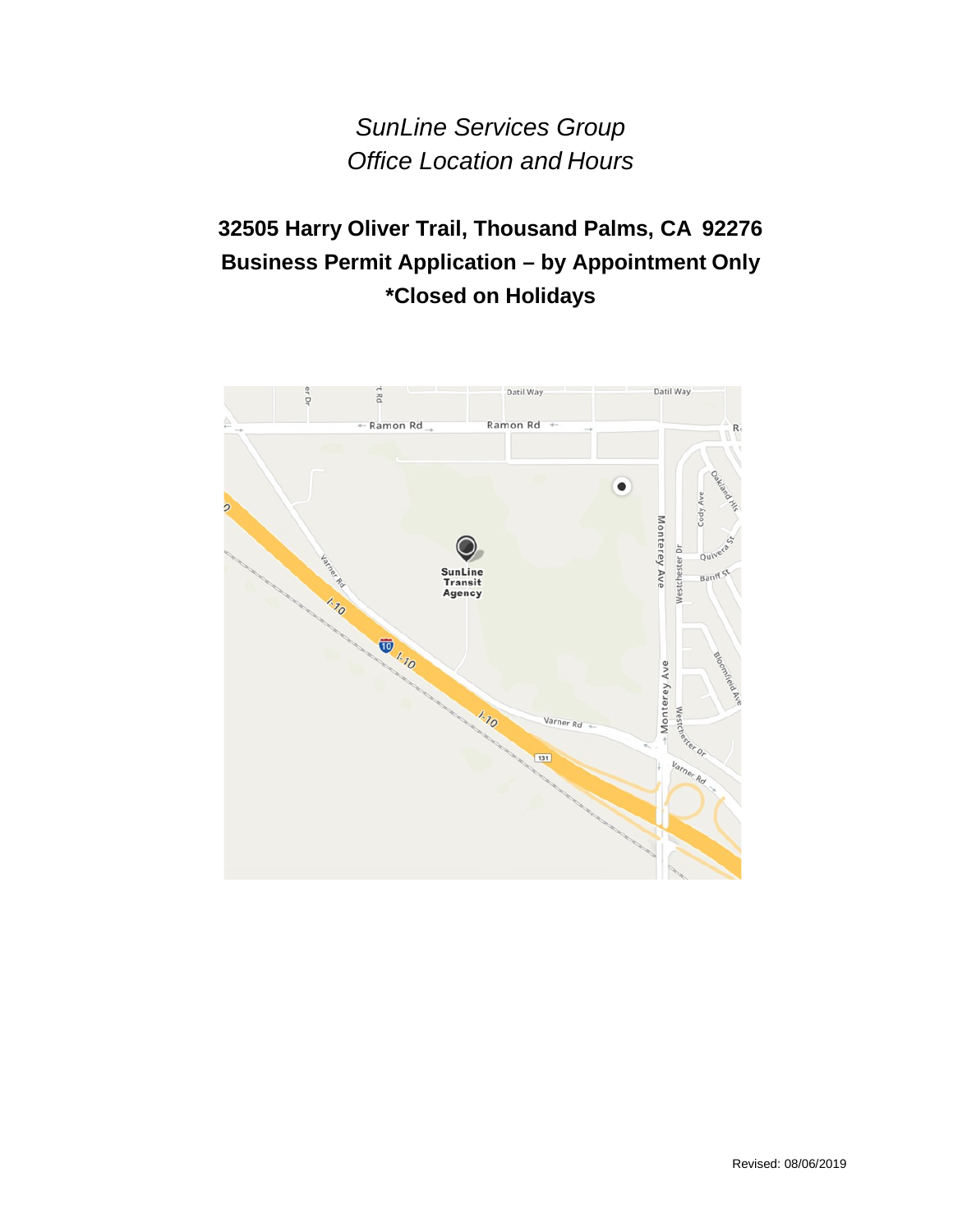### **BUSINESS PERMIT APPLICATION Documents Checklist**

Completed SSG Business Permit Application Package which includes:

- $\Box$  SSG Business Permit Application
- $\Box$  If a partnership: Copy of partnership and operating agreement
- $\Box$  If a partnership: Articles of Organization
- $\Box$  If a corporation: Copy of the minutes from the most recent Board of Directors meeting
- If a corporation: Copy of the Articles of Incorporation **(new applicants, unless otherwise required)**
- If a corporation: Copy of stock register showing distribution of corporate stock **(new applicants, unless otherwise required)**
- $\Box$  If a corporation: List of additional corporate officers not listed on application
- $\Box$  Fictitious Business Name Statement (if applicable)
- $\Box$  City Business License for Principle Place of Business
- $\Box$  Copy of CDL or State issued photo identification for each person listed on the application
- Copy of LIVE SCAN fingerprint results for all persons listed on the application **(new applicants, unless otherwise required)**
- $\Box$  List of Business management personnel: Include names, titles, Driver Permit No. (if applicable) and telephone phone numbers. Specify persons authorized to sign driver applications.
- $\Box$  Complete Insurance Package including vehicle and driver schedule showing compliance with Taxi Ordinance 2019-1 section 1.040
- $\Box$  List of active SSG permitted drivers authorized to operate in SSG regulated areas (if applicable) or proposed drivers. **Note:** Proposed drivers must fill out a separate driver permit application and be approved by SSG prior to operating a taxicab in SSG jurisdiction: Full Name, SSN, CDL, DOB
- **D** DMV Pull Notice Contract
- List of taxicabs: Include year, make, model, VIN, license plate, Business fleet number. **Note:** A separate vehicle permit must be issued prior to operating as a taxicab in SSG jurisdiction.
- $\Box$  Copy of CA DMV Registration for each vehicle.
- □ Completed Taxicab Business Drug Testing Program Enrollment Information
- $\Box$  Business Drug and Alcohol policy (Policy must include description on how the business will comply with the policy)
- $\Box$  Business Safety and Education program
- $\Box$  Business Disabled Access Education program
- $\Box$  Number of prearranged and non-prearranged trips that originate within the jurisdictional boundaries of SSG for the calendar year 2018, if applicable.
- Electronic Credit Card Processing Agreement
- $\Box$  Check, cashier's check or money order for initial Business application fee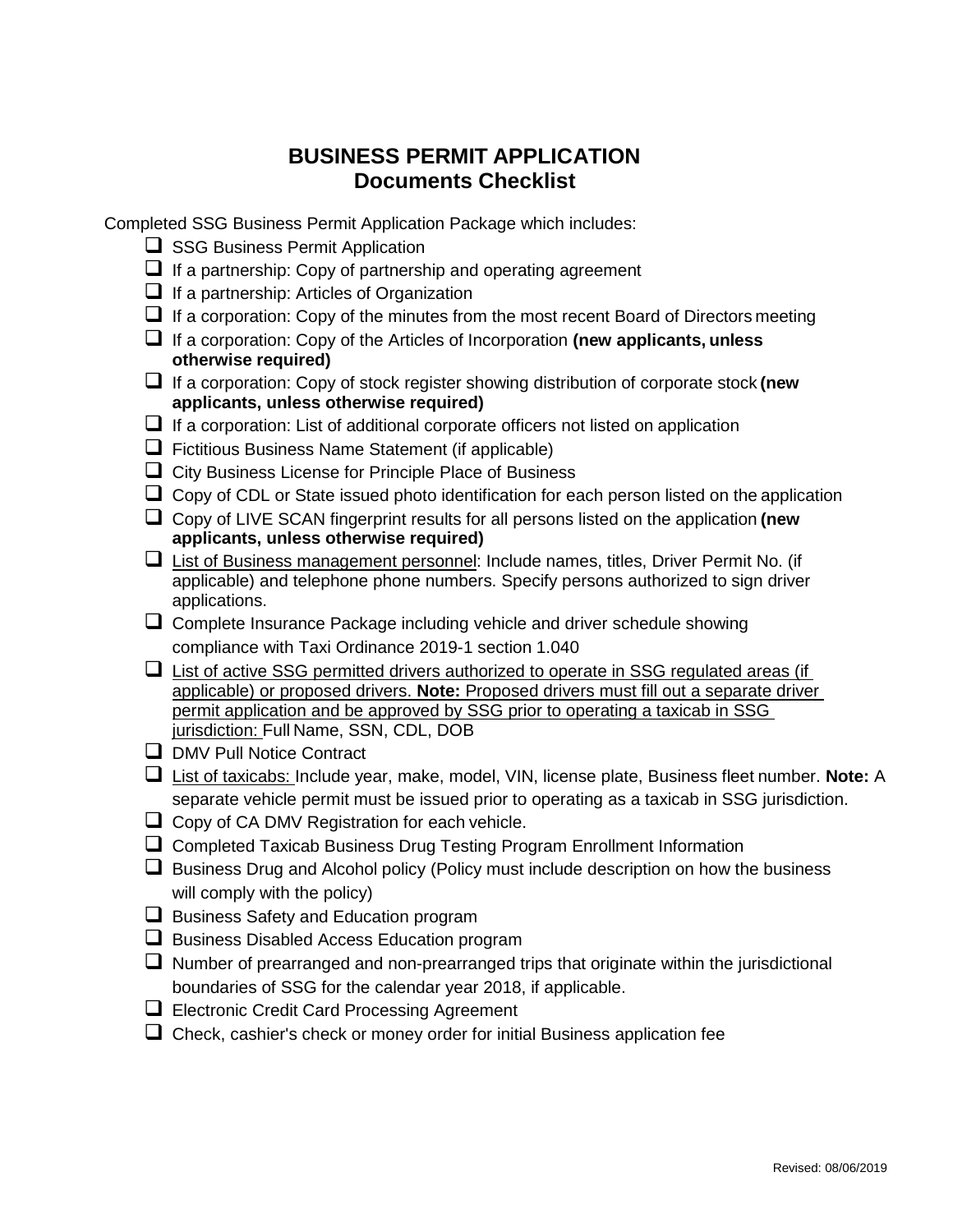

### *Please Print in Ink, or Type*

|                                           | Date:                      |             |             |                      |
|-------------------------------------------|----------------------------|-------------|-------------|----------------------|
| Taxicab Business Type:                    | <b>Sole Proprietorship</b> | Partnership | Corporation | Other-describe below |
| If other type of business, describe here: |                            |             |             |                      |
|                                           |                            |             |             |                      |
| <b>Business Corporate Name:</b>           |                            |             |             |                      |
| Doing Business As (DBA) Name:             |                            |             |             |                      |
| <b>Business Mailing Address:</b>          |                            |             |             |                      |
| City:                                     | State:                     | Zip:        |             |                      |
| <b>Business Operation Address:</b>        |                            |             |             |                      |
| City:                                     | State:                     | Zip:        |             |                      |

| <b>Business Phone #</b> | Fax # | Dispatch Phone # | <b>Other Phone #</b> |
|-------------------------|-------|------------------|----------------------|
|                         |       |                  |                      |

Department of Motor Vehicles (DMV) Pull Notice Program Requester Code Number:

#### **Describe the vehicle distinct appearance, lettering and logo design (or attach photo).**

Has this Business ever been held liable under any judgment, decision or determination by any public or regulatory agency for operating cabs without the requisite insurance; or are you subject to any unsatisfied court judgment arising from liability for operating cabs, including, but not limited to, collisions or operating without the requisite insurance, within 15 years of submitting the application? **Yes No** (if yes, please explain using a separate sheet of paper).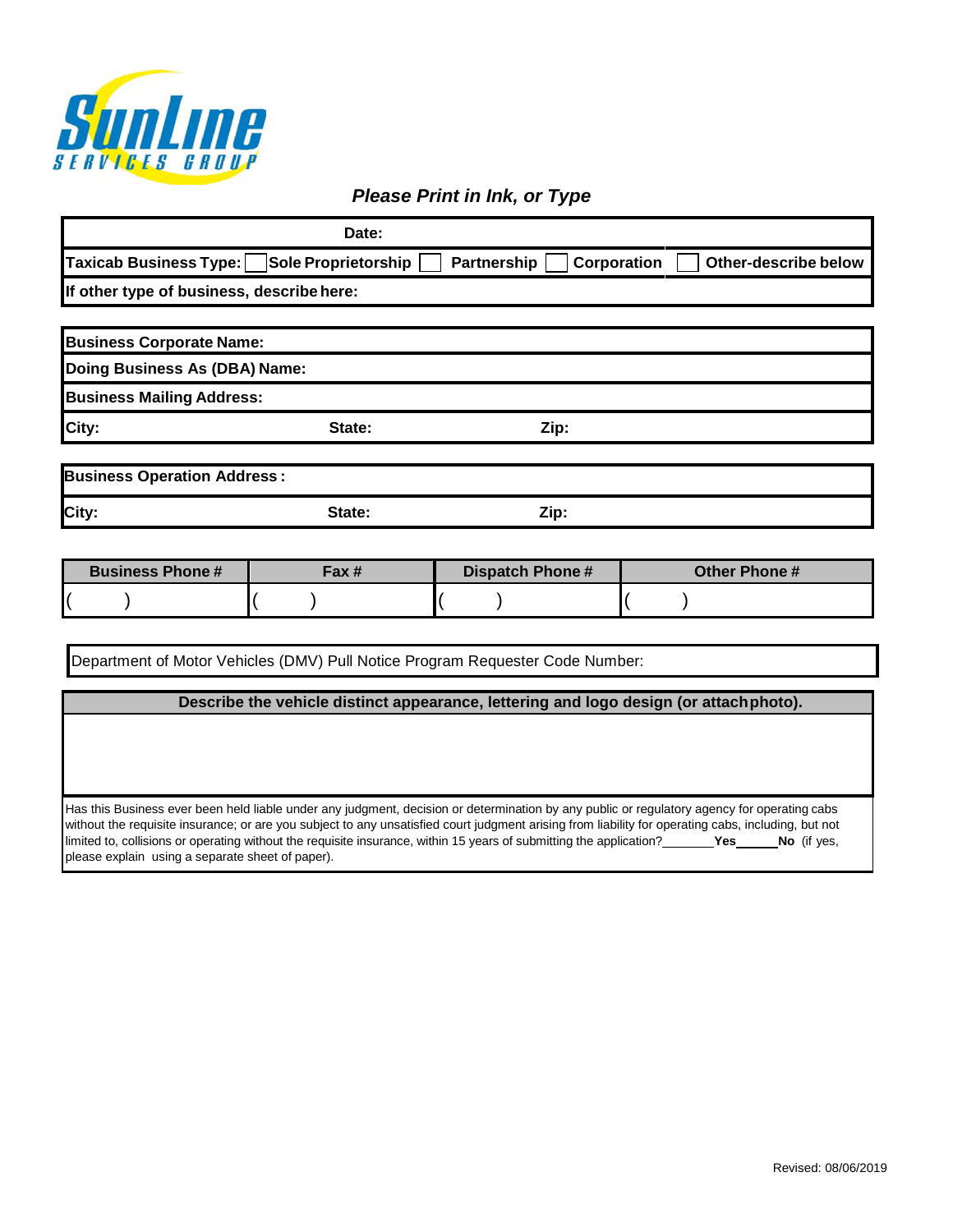# *Owner or Principal Officer Filing as Primary Applicant*

| Position/Title:                          | Last Name:        |                                                                                                  |      |                                 |
|------------------------------------------|-------------------|--------------------------------------------------------------------------------------------------|------|---------------------------------|
| First Name:                              | Full Middle Name: |                                                                                                  |      |                                 |
| Other Name(s) You Have Used:             |                   |                                                                                                  |      |                                 |
| Home Address:                            |                   |                                                                                                  |      |                                 |
| City:                                    |                   | State:                                                                                           | Zip: |                                 |
| Home Phone # (                           |                   | Date of Birth:                                                                                   |      | am at least 18 years old        |
| Soc. Sec. #                              |                   | CA Driver Lic. #                                                                                 |      | Driver Lic. Expires:            |
| Sex:<br>Male                             | Female            | Place of Birth ~ City, State, Country:                                                           |      |                                 |
| Height:                                  | Weight:           | Eye Color:                                                                                       |      | Hair Color:                     |
| Have you ever been convicted of a crime? |                   | Have you ever been required to register as a sex offender?                                       |      | YES<br><b>NO</b><br> YES<br> NO |
|                                          |                   | If you answered YES to any of these questions, you <b>must</b> provide additional details below. |      |                                 |

List all felony and/or misdemeanor convictions. Provide details of any requirement to register as a sex offender. *Failure to list all information may result in the denial or revocation of this permit.*

| Charge/Conviction                                                                                                               | Date of Conviction                                                                   | Court/Agency | <b>Details</b>                                                                                                                                                                                                                                                                                                                                                                                                                                                  |  |
|---------------------------------------------------------------------------------------------------------------------------------|--------------------------------------------------------------------------------------|--------------|-----------------------------------------------------------------------------------------------------------------------------------------------------------------------------------------------------------------------------------------------------------------------------------------------------------------------------------------------------------------------------------------------------------------------------------------------------------------|--|
|                                                                                                                                 |                                                                                      |              |                                                                                                                                                                                                                                                                                                                                                                                                                                                                 |  |
|                                                                                                                                 |                                                                                      |              |                                                                                                                                                                                                                                                                                                                                                                                                                                                                 |  |
|                                                                                                                                 |                                                                                      |              |                                                                                                                                                                                                                                                                                                                                                                                                                                                                 |  |
|                                                                                                                                 |                                                                                      |              |                                                                                                                                                                                                                                                                                                                                                                                                                                                                 |  |
|                                                                                                                                 |                                                                                      |              |                                                                                                                                                                                                                                                                                                                                                                                                                                                                 |  |
|                                                                                                                                 |                                                                                      |              |                                                                                                                                                                                                                                                                                                                                                                                                                                                                 |  |
|                                                                                                                                 |                                                                                      |              |                                                                                                                                                                                                                                                                                                                                                                                                                                                                 |  |
|                                                                                                                                 |                                                                                      |              |                                                                                                                                                                                                                                                                                                                                                                                                                                                                 |  |
|                                                                                                                                 | Use this area to further explain any item above. Attach additional sheets if needed. |              |                                                                                                                                                                                                                                                                                                                                                                                                                                                                 |  |
|                                                                                                                                 |                                                                                      |              |                                                                                                                                                                                                                                                                                                                                                                                                                                                                 |  |
|                                                                                                                                 |                                                                                      |              |                                                                                                                                                                                                                                                                                                                                                                                                                                                                 |  |
| using a separate sheet of paper).                                                                                               |                                                                                      |              | Have you ever been held liable under any judgment, decision or determination by any public or regulatory agency for operating cabs without the<br>requisite insurance; or are you subject to any unsatisfied court judgment arising from liability for operating cabs, including, but not limited to,<br>collisions or operating without the requisite insurance, within 15 years of submitting the application? <b>Same The School</b> (if yes, please explain |  |
| I hereby declare under penalty of perjury that the information given is true and correct and that any false, or withholding of, |                                                                                      |              |                                                                                                                                                                                                                                                                                                                                                                                                                                                                 |  |

information may be grounds to deny or revoke this permit.

APPLICANT SIGNATURE: DATE: DATE: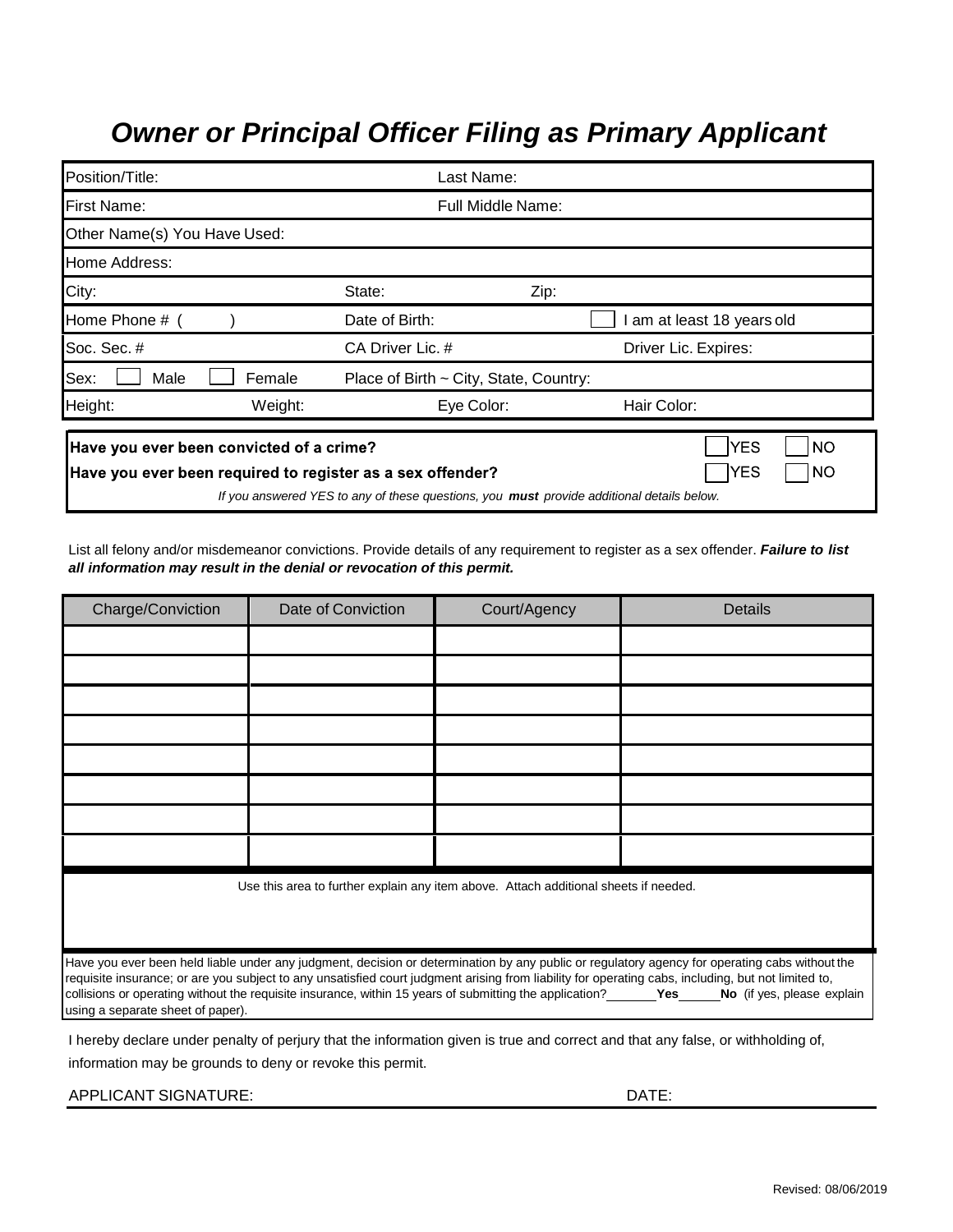# *Additional Applicant #1 ~ Partner or Principal Officer*

| Position/Title:                                                                                        | Last Name:               |                                                                                                  |      |                               |
|--------------------------------------------------------------------------------------------------------|--------------------------|--------------------------------------------------------------------------------------------------|------|-------------------------------|
| <b>First Name:</b>                                                                                     | <b>Full Middle Name:</b> |                                                                                                  |      |                               |
| Other Name(s) You Have Used:                                                                           |                          |                                                                                                  |      |                               |
| Home Address:                                                                                          |                          |                                                                                                  |      |                               |
| City:                                                                                                  |                          | State:                                                                                           | Zip: |                               |
| Home Phone #                                                                                           |                          | Date of Birth:                                                                                   |      | am at least 18 years old      |
| Soc. Sec. #                                                                                            |                          | CA Driver Lic. #                                                                                 |      | Driver Lic. Expires:          |
| Sex:<br>Male                                                                                           | Female                   | Place of Birth ~ City, State, Country:                                                           |      |                               |
| Height:                                                                                                | Weight:                  | Eye Color:                                                                                       |      | Hair Color:                   |
| Have you ever been convicted of a crime?<br>Have you ever been required to register as a sex offender? |                          | If you answered YES to any of these questions, you <b>must</b> provide additional details below. |      | YES<br>NO<br><b>YES</b><br>NO |

List all felony and/or misdemeanor convictions. Provide details of any requirement to register as a sex offender. *Failure to list all information may result in the denial or revocation of this permit.*

| Charge/Conviction                                                                                                                              | Date of Conviction                                                                   | Court/Agency | Details                                                                                                                                                                                                                                                                                                           |  |
|------------------------------------------------------------------------------------------------------------------------------------------------|--------------------------------------------------------------------------------------|--------------|-------------------------------------------------------------------------------------------------------------------------------------------------------------------------------------------------------------------------------------------------------------------------------------------------------------------|--|
|                                                                                                                                                |                                                                                      |              |                                                                                                                                                                                                                                                                                                                   |  |
|                                                                                                                                                |                                                                                      |              |                                                                                                                                                                                                                                                                                                                   |  |
|                                                                                                                                                |                                                                                      |              |                                                                                                                                                                                                                                                                                                                   |  |
|                                                                                                                                                |                                                                                      |              |                                                                                                                                                                                                                                                                                                                   |  |
|                                                                                                                                                |                                                                                      |              |                                                                                                                                                                                                                                                                                                                   |  |
|                                                                                                                                                |                                                                                      |              |                                                                                                                                                                                                                                                                                                                   |  |
|                                                                                                                                                |                                                                                      |              |                                                                                                                                                                                                                                                                                                                   |  |
|                                                                                                                                                | Use this area to further explain any item above. Attach additional sheets if needed. |              |                                                                                                                                                                                                                                                                                                                   |  |
|                                                                                                                                                |                                                                                      |              |                                                                                                                                                                                                                                                                                                                   |  |
| Have you ever been held liable under any judgment, decision or determination by any public or regulatory agency for operating cabs without the |                                                                                      |              |                                                                                                                                                                                                                                                                                                                   |  |
| using a separate sheet of paper).                                                                                                              |                                                                                      |              | requisite insurance; or are you subject to any unsatisfied court judgment arising from liability for operating cabs, including, but not limited to,<br>collisions or operating without the requisite insurance, within 15 years of submitting the application? <b>Yes_big Properation</b> (if yes, please explain |  |
|                                                                                                                                                |                                                                                      |              | I hereby declare under penalty of periury that the information given is true and correct and that any false, or withholding of                                                                                                                                                                                    |  |

I hereby declare under penalty of perjury that the information given is true and correct and that any false, or withholding of, information may be grounds to deny or revoke this permit.

APPLICANT SIGNATURE: DATE: DATE: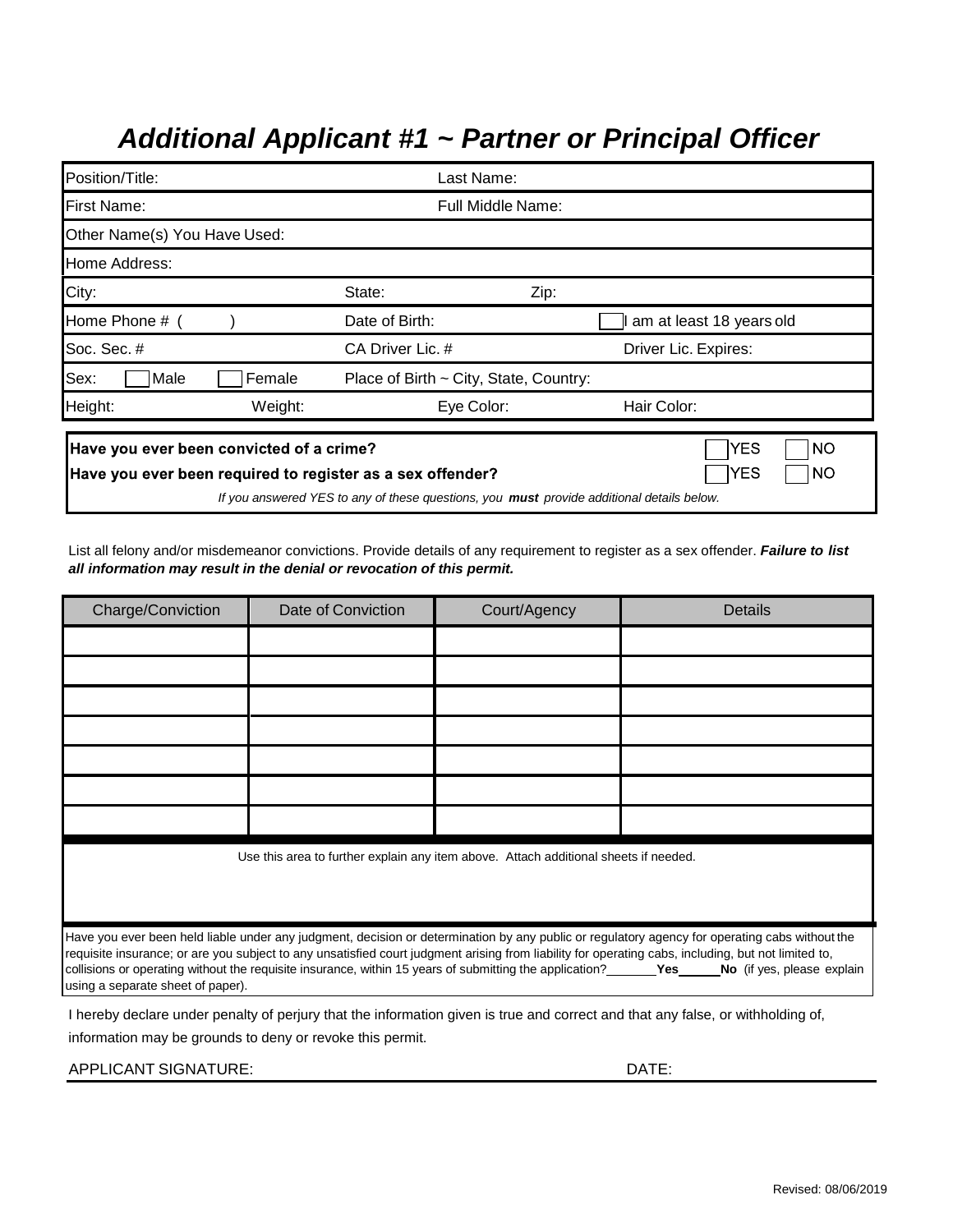# *Additional Applicant #2 ~ Partner or Principal Officer*

| Position/Title:                                                                                        | Last Name:                             |                                                                                                                                          |  |
|--------------------------------------------------------------------------------------------------------|----------------------------------------|------------------------------------------------------------------------------------------------------------------------------------------|--|
| First Name:                                                                                            | <b>Full Middle Name:</b>               |                                                                                                                                          |  |
| Other Name(s) You Have Used:                                                                           |                                        |                                                                                                                                          |  |
| Home Address:                                                                                          |                                        |                                                                                                                                          |  |
| City:                                                                                                  | State:                                 | Zip:                                                                                                                                     |  |
| Home Phone #                                                                                           | Date of Birth:                         | am at least 18 years old                                                                                                                 |  |
| Soc. Sec. #                                                                                            | CA Driver Lic. #                       | Driver Lic. Expires:                                                                                                                     |  |
| Sex:<br>Female<br>Male                                                                                 | Place of Birth ~ City, State, Country: |                                                                                                                                          |  |
| Height:<br>Weight:                                                                                     | Eye Color:                             | Hair Color:                                                                                                                              |  |
| Have you ever been convicted of a crime?<br>Have you ever been required to register as a sex offender? |                                        | YES<br><b>NO</b><br><b>YES</b><br>NO<br>If you answered YES to any of these questions, you <b>must</b> provide additional details below. |  |

List all felony and/or misdemeanor convictions. Provide details of any requirement to register as a sex offender. *Failure to list all information may result in the denial or revocation of this permit.*

| Charge/Conviction | Date of Conviction | Court/Agency | Details |
|-------------------|--------------------|--------------|---------|
|                   |                    |              |         |
|                   |                    |              |         |
|                   |                    |              |         |
|                   |                    |              |         |
|                   |                    |              |         |
|                   |                    |              |         |
|                   |                    |              |         |
|                   |                    |              |         |

Use this area to further explain any item above. Attach additional sheets if needed.

Have you ever been held liable under any judgment, decision or determination by any public or regulatory agency for operating cabs without the requisite insurance; or are you subject to any unsatisfied court judgment arising from liability for operating cabs, including, but not limited to, collisions or operating without the requisite insurance, within 15 years of submitting the application? \_\_\_\_**Yes \_\_\_\_No** (if yes, please explain using a separate sheet of paper).

I hereby declare under penalty of perjury that the information given is true and correct and that any false, or withholding of, information may be grounds to deny or revoke this permit.

| APPLICANT SIGNATURE: | DATE: |
|----------------------|-------|
|                      |       |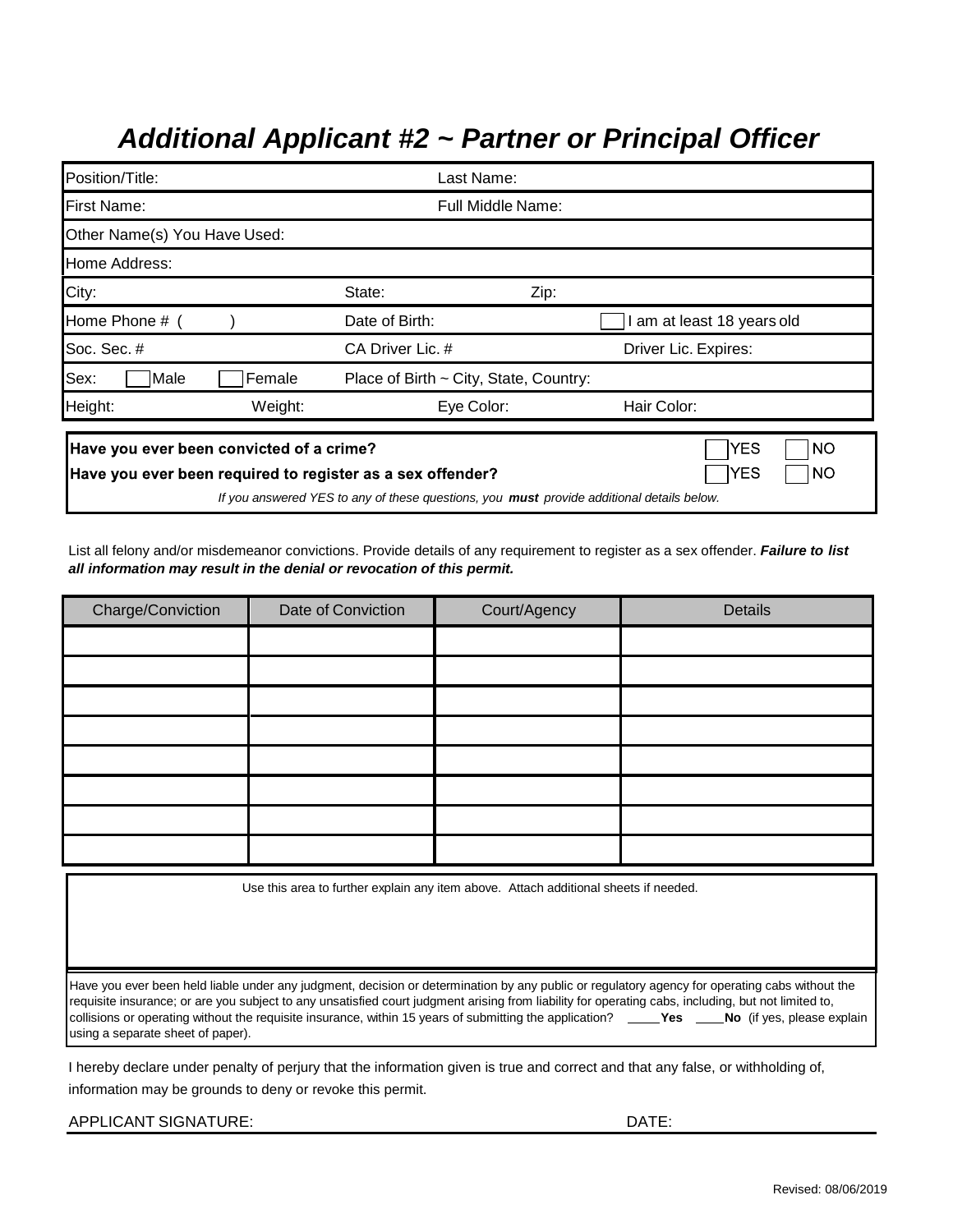# **Primary Applicant Declaration**

I, the undersigned, hereby declare under penalty of perjury that all answers to the questions posed herein and the documents provided as additional attachments, are true and correct to the best of my knowledge. I understand that any fraudulent statements or misrepresentation may be cause for denial or revocation of any permit issued to me.

**I also understand that any fees paid to SSG are non-refundable; even if my permit is denied or revoked.**

| <b>Primary Applicant Signature:</b> | Date: |
|-------------------------------------|-------|
|-------------------------------------|-------|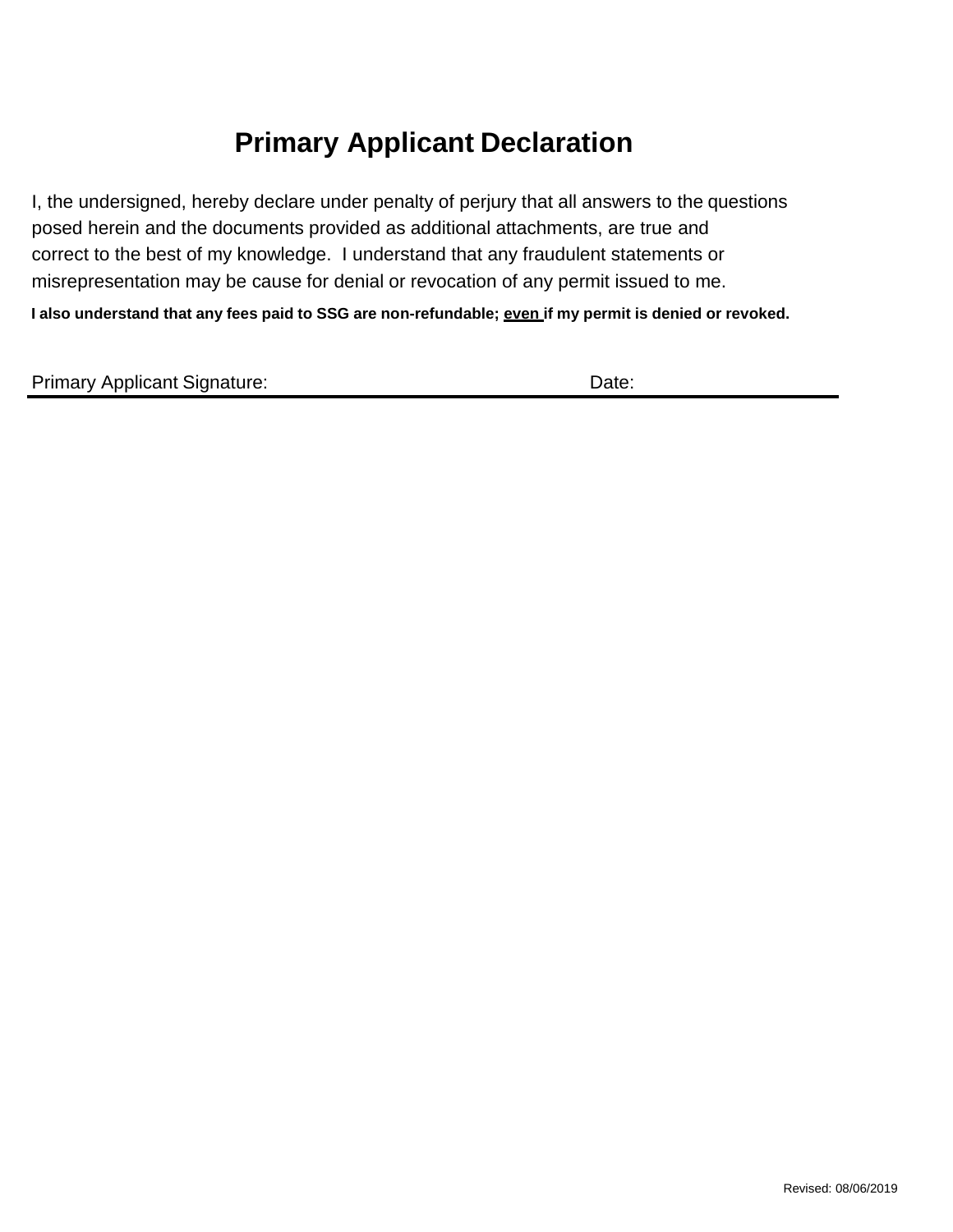### **Principle Place of Business**

SSG Ordinance 2019-01 Section 1.030(C)(3) requires that a taxicab Business must have a principle place of business from which it conducts its activities as a Taxicab Business. (Multiple locations for other activities such as storage, maintenance/repair, etc., are allowed).

Please list all location(s) and detailed description of the activity that will be conducted relating to the taxicab business operations. Use separate form if additional locations are required.

| Address: |
|----------|
|----------|

| City: | Zip Code: | Phone: |
|-------|-----------|--------|
|       |           |        |

Activity(ies) performed at this address:

Address:

| City: | Zip Code: | Phone: |
|-------|-----------|--------|
|       |           |        |

Activity(ies) performed at this address: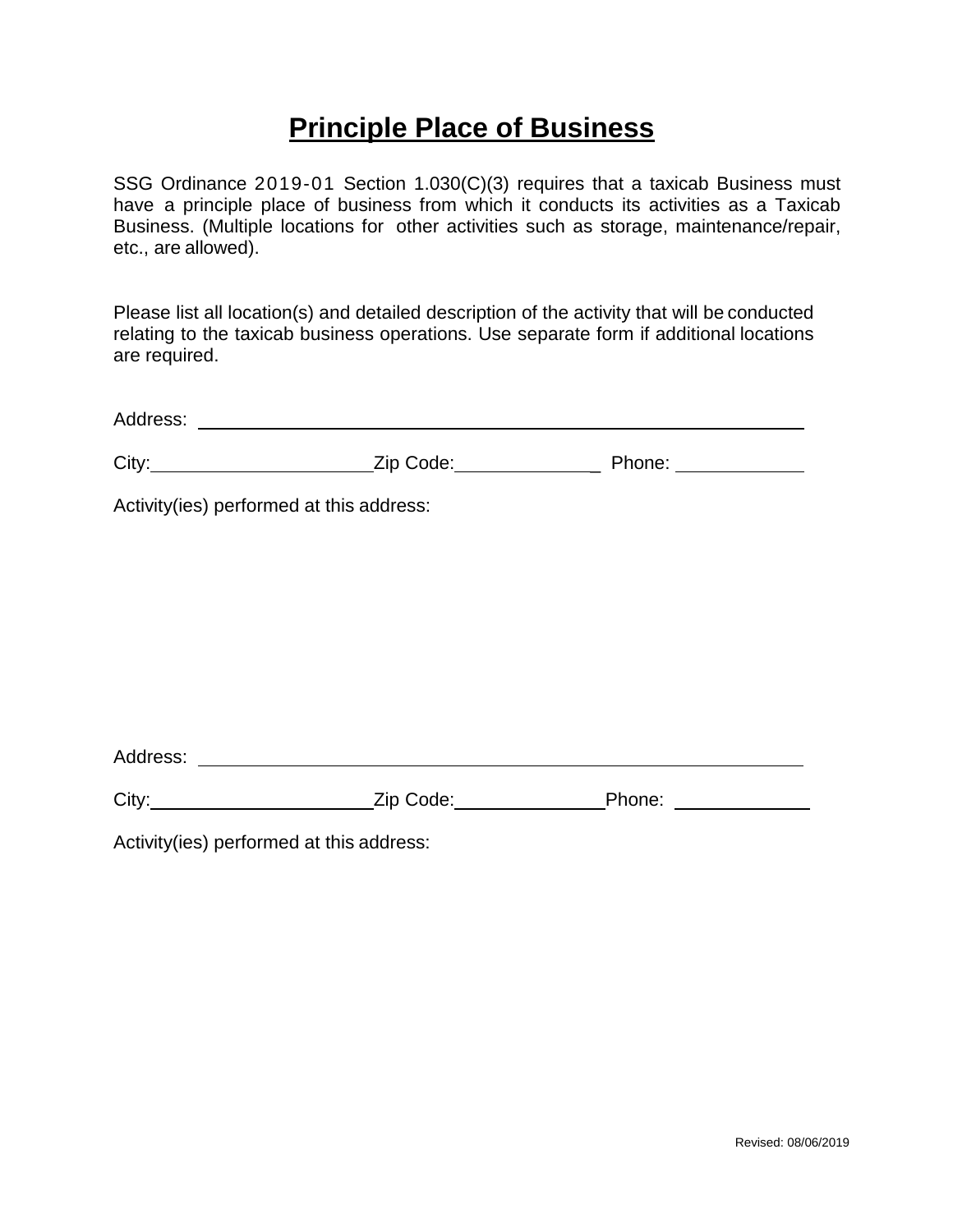### **Driver List** *(May attach computer generated list)*

### Taxicab Business Name

| Last Name, First Middle | Date of<br><b>Birth</b> | <b>SSN</b> | <b>Driver</b><br>License<br><b>Number</b> | <b>SSG</b><br>Permit# |
|-------------------------|-------------------------|------------|-------------------------------------------|-----------------------|
|                         |                         |            |                                           |                       |
|                         |                         |            |                                           |                       |
|                         |                         |            |                                           |                       |
|                         |                         |            |                                           |                       |
|                         |                         |            |                                           |                       |
|                         |                         |            |                                           |                       |
|                         |                         |            |                                           |                       |
|                         |                         |            |                                           |                       |
|                         |                         |            |                                           |                       |
|                         |                         |            |                                           |                       |
|                         |                         |            |                                           |                       |
|                         |                         |            |                                           |                       |
|                         |                         |            |                                           |                       |
|                         |                         |            |                                           |                       |
|                         |                         |            |                                           |                       |
|                         |                         |            |                                           |                       |
|                         |                         |            |                                           |                       |
|                         |                         |            |                                           |                       |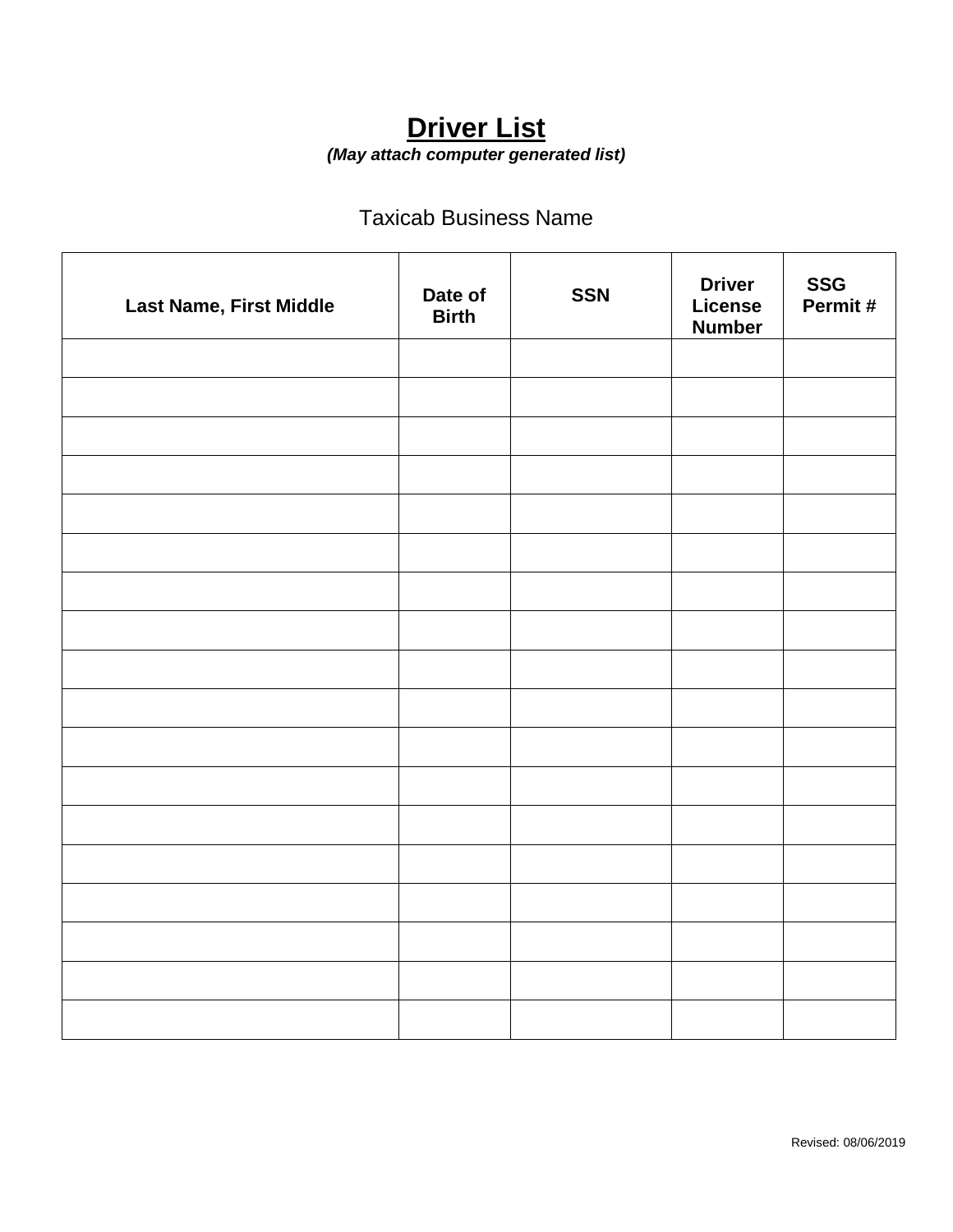# **Taxicab List**

**(May attached computer generated list)** 

### **\_\_\_\_\_\_\_\_\_\_\_\_\_\_\_\_\_\_\_\_\_\_\_\_\_\_\_\_\_\_\_\_\_\_\_\_\_\_\_\_\_\_\_\_\_\_\_\_\_\_\_\_\_\_\_\_\_\_\_\_\_\_\_\_\_\_\_\_\_\_\_\_\_\_\_\_\_ Taxicab Business Name**

**Per the SSG Ordinance 2018-01 Section 1.030(C)(6), current and valid vehicle registration must be submitted for each vehicle listed as part of the permitting process.**

| Year, Make, Model | <b>License Plate</b> | <b>VIN</b> | <b>Fleet</b><br><b>Number</b> | <b>SSG Permt#</b> |
|-------------------|----------------------|------------|-------------------------------|-------------------|
|                   |                      |            |                               |                   |
|                   |                      |            |                               |                   |
|                   |                      |            |                               |                   |
|                   |                      |            |                               |                   |
|                   |                      |            |                               |                   |
|                   |                      |            |                               |                   |
|                   |                      |            |                               |                   |
|                   |                      |            |                               |                   |
|                   |                      |            |                               |                   |
|                   |                      |            |                               |                   |
|                   |                      |            |                               |                   |
|                   |                      |            |                               |                   |
|                   |                      |            |                               |                   |
|                   |                      |            |                               |                   |